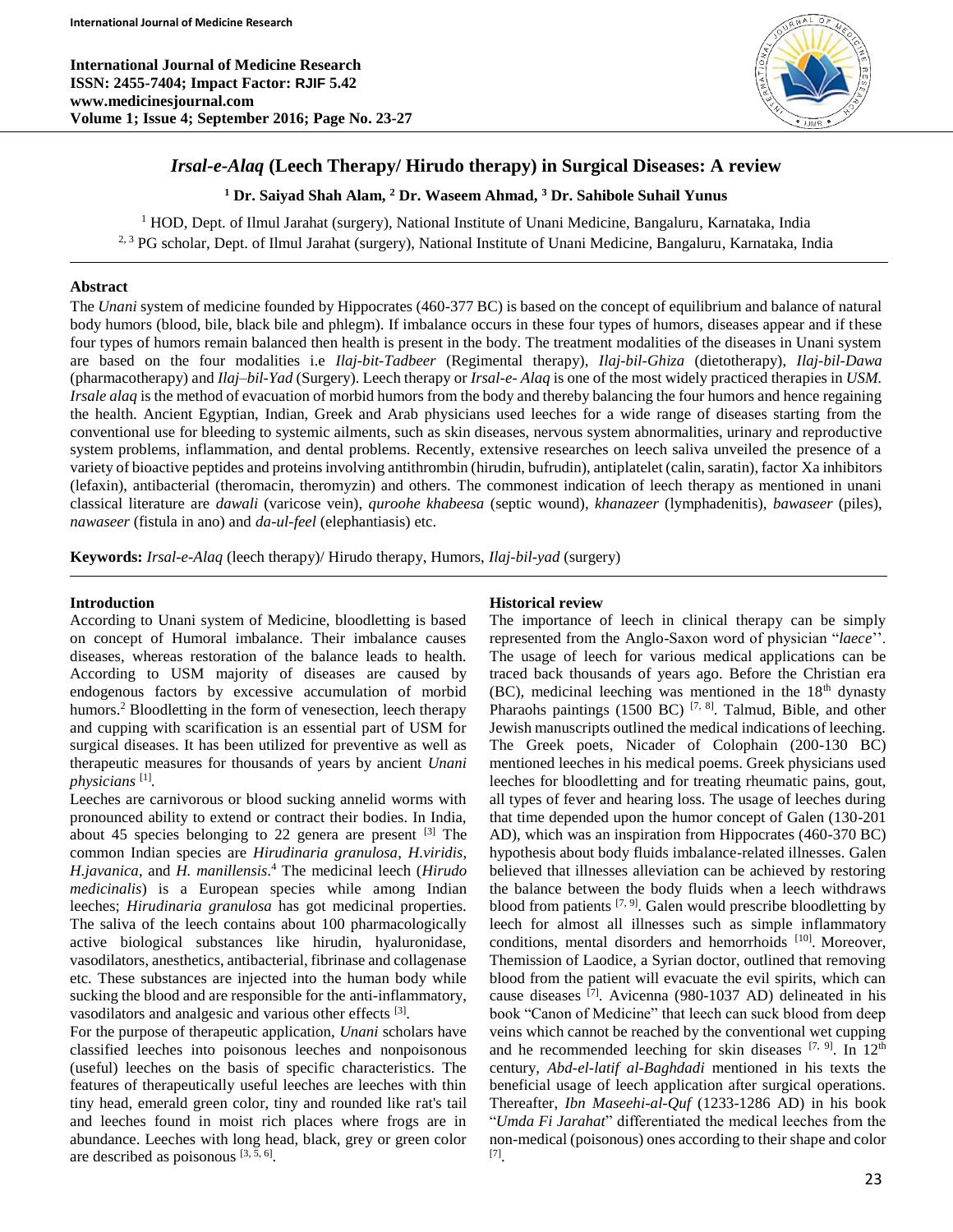#### **International Journal of Medicine Research**

By the end of 19<sup>th</sup> century, leeching gradually fell into disrepute, and almost stopped by the early twentieth because Hirudo therapy did not match the new requirements of the modern medical regulations and the great advancement in all medical fields <sup>[7]</sup>. After the recession period of leech therapy, it has resurged after the mid-20th century with new applications in many medical fields including surgical and reconstitution procedures, vascular diseases, arthritis and migraine  $[7, 9]$ . This novel therapeutic utilization of leeches resulted in more interest in isolation and characterization of the active constituents of leech saliva  $[7, 11]$ . In 2004, the Food and Drug Organization (FDA) approved leeches for medicinal purposes  $[7, 9]$ .

#### **Procedure for leech therapy**

*Ibne Sina* narrated that leeches should be collected one day prior to their use. Patient is advised to take light semi-solid diet prior to the leech therapy. The affected part to be treated is thoroughly washed with distilled water or with a solution of borax and rubbed until redness appears. If the leech fails to attach, a few drops of blood may be smeared on the part to be treated and then leech is applied. Normally, one or more leeches are applied to the affected part and left for about half an hour. Once the leech is attached, it will likely remain safely in place until fully

distended but it is necessary to observe the site continuously to insure that the leech hasn′t separated. Thereafter, the leeches are detached by pulling them off or by loosening their grip with table salt, borax or heat but sometimes leeches detach spontaneously. The used leeches are then killed and disposed off [2, 3, 12, 13] .

#### **Mechanism of action**

According to USM, leech therapy works on the principles of *Tanqiya-e- mawad* (Evacuation of morbid humors) and *Imalae-mawad* (Diversion of humors). *Tanqiya-e-Mawad* means the resolution and excretion of morbid humors and excess fluids from the body, thereby maintaining the homeostasis in the quality and quantity of four body humors, which is actually responsible for the maintenance of normal health. *Imala-emawad* refers to the diversion of the morbid fluids from the site of affected organ to the site where from it is easily expelled from the body tissues. Based on this holistic approach, *Unani* physicians have been widely using this therapeutic regimen for a number of diseases. The effectiveness of this therapy may also be attributed to the *Mussakin* (sedative) and *Muhallil* (antiinflammatory) actions of saliva of leeches  $[2, 3, 14]$ .

**Table 1:** The saliva of the leech contains various pharmacologically active biological substances as follows [1].

|      | Hirudin                            | Inhibits blood coagulation by binding to thrombin.                          |
|------|------------------------------------|-----------------------------------------------------------------------------|
| 2.   | Calin                              | Inhibits blood coagulation by blocking the binding of von-Willebrand factor |
|      |                                    | to collagen-Mediated platelet aggregation.                                  |
| 3.   | <i>Destabilase</i>                 | Monomerizing activity. Dissolves fibrin. Thrombolytic effects.              |
| 4.   | Hirustasin                         | Inhibits Kallikerin, Trypsin, Chymotrypsin, Neutrophilic Cathepsin G.       |
| 5.   | <b>Bdellins</b>                    | Anti- inflammatory, Inhibits trypsin, Plasmin, and Acrosin.                 |
| 6.   | Tryptase inhibitor                 | Inhibits Proteolytic enzymes of host mast cells.                            |
| 7.   | Eglins                             | Anti- inflammatory. Inhibits activity of alpha- Chymotrypsin                |
| 8.   | <i><b>Ghilanten</b></i>            | Anti metastatic.                                                            |
| 9.   | 17-kDa protein (Antistasin)        | Prevent lung cancer colonization                                            |
| 10.  | <b>Bufrudin</b>                    | Thrombin inhibitor                                                          |
| '11. | <b>Theromin</b>                    | Thrombin inhibitor                                                          |
| 12   | acetylcholine and carboxipeptidase | Vasodilator                                                                 |
| 13   | Complement inhibitors              | May possibly replace natural complement inhibitors, if they are deficient.  |

# **Indications**

#### **Varicose Vein**

*Dawali* (varicose vein) is a disease in which veins of the lower limbs becomes dilated, tortuous, prominent and greenish in color. The etiology of the varicose vein is still not cleared. Greeko-Arab physicians postulated that is caused by accumulation of non-purulent *Balghami* (phlegmatic), *Saudawi* (atrabilious) or *Damwi* (sanguinous) matters in leg veins or by weakness of the veins. *Zakaria Razi, Ibn Sina, Ismaiel Jurjani* etc have mentioned *fasad* in *dawali* but *M. Azam Khan and A. Arzani* mentioned *Taleeq* in varicose vein [31] .

The effect of leech therapy in varicose vein is due to the biochemical present in the saliva of the leech which contains anticoagulant, thrombolytic, anti-inflammatory, antibiotic, anesthetic and analgesic properties. *Hirudin* and *calin* are anticoagulants. Enzyme *Destabilase* has thrombolytic effect. Histamine like substances, acetylcholine and carboxipeptidase has vasodilator effect. Anticoagulant, thrombolytic and vasodilators present in saliva of leech produce prolonged bleeding and hypovolumic haemodilution of the blood which reduces pressure at the vessels and excretion of metabolites at the site of microcirculatory units [9].

#### **Non Healing Ulcers**

*Quruhe Asratul Indamal***/**Non healing ulcers are those which do not heal by conservative treatment within six weeks. The clinically most significant chronic wound in terms of epidemiology and health economics are venous stasis ulcer, wound and wound healing disorders in diabetes mellitus and pressure ulcers in immobile patients with reduced general condition [32, 33] . According to the *Unani* literature non healing ulcers are those ulcers whose healing is delayed and associated with more damage and destruction of the local part having different types of causes [34].

Leech application has peripheral vasodilator effect due to presence of vasodilator constituents in the saliva of leech which improves blood circulation and corrects the ischemia around the wound thus promotes wound healing. Leech application has ani inflammatory action on nerves due to presence of substances like *Bdellins* and *Eglins* which prevents leucocytic accumulation in the surrounding vessels, thus inhibits release of inflammatory factors which causes chronic wound formation [35].

#### **Hemorrhoids**

*Bawaseer*/Hemorrhoids are dilated veins within the anal canal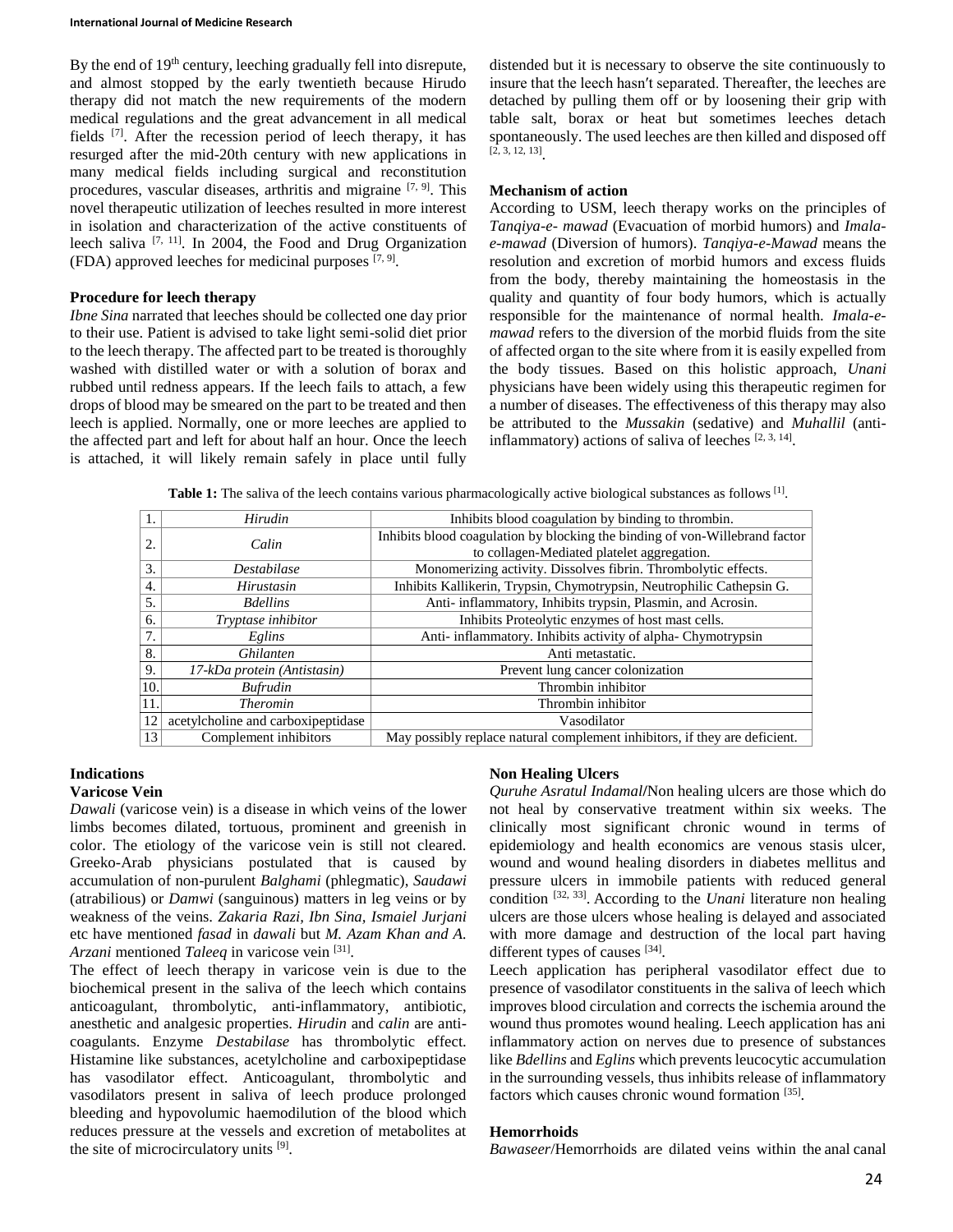in sub epithelial region formed by radicles of the Superior, Middle and Inferior rectal veins [36].

Hemorrhoid was first described by *Buqrat* (Hippocrate), a renowned *Unani physician*. According to *Unani system of medicine*, it is a disease of rectum in which there is an accumulation of black bile in the venules of rectum to form a polyp like growth in it. *Bawaseer* (hemorrhoid) is of two type, *Bawaseer zahira* (external hemorrhoids) and *Bawaseer Ghaira*  (internal hemorrhoid). Another classification of *Bawaseer* is *Bawaseer damiya* (bleeding hemorrhoid) and *Bawaseer asm*  (non- bleeding hemorrhoid) [37, 38, 39] . According to the *Unani*  doctrine, leech therapy works on the principles of *Tanqiyae Mawad* (Evacuation of morbid humors) and *Imalae Mawad* (Diversion of humors)<sup>[3]</sup>.

In this condition application of leech helps to improve the circulation by sucking the liquid blood and interstitial fluids from inflammatory swelling and releasing some important bio chemicals such as anti-inflammatory, anti-coagulants and analgesic substances at the site. Hence there will be an immediate reduction in the size of the swelling, pain and tenderness.

#### **Deep vein thrombosis**

This condition commonly occurs after the operation under general anesthesia, when the calf muscles remain idle and fail to maintain the normal flow of blood within the deep veins, thus causing thrombosis. It also occurs following child birth, immobility or any debilitating diseases. The condition is asymptomatic, only  $1/4<sup>th</sup>$  of the patients produce symptoms and signs [32].

Avicenna (980-1037 AD) delineated in his book "Canon of Medicine" that leech can suck blood from deep veins which cannot be reached by the conventional wet cupping and he recommended leeching for skin diseases <sup>[7, 9]</sup>. Recent scientific study showed that the effectiveness of leech saliva is the results of specific thrombin inhibitors*, hirudin*, which was first isolated from *H. medicinalis*. [7, 15, 16, 17] . Furthermore, other thrombin inhibitors were identified from different leech species. For instance*, bufrudin* was isolated from *H. manillensis* with a chemical structure closely similar to *hirudin* [7, 18] . A tightbinding thrombin inhibitor named *haemadin* was identified from the whole body extract of the leech species *Haemadipsa sylvestris*. <sup>19</sup> Another anti thrombin named *granulin-like* was isolated from the leech species *H. nipponia* <sup>[20]</sup>. Finally, a human granulocyte and monocyte protein inhibitor known as *theromin* was characterized from the head extract of *Theromyzon tessulatum* leech species with an anti-thrombin activity [21] . Many studies revealed that *hirudin* is more effective than heparin in preventing deep venous thrombosis. Furthermore, and unlike heparins, *hirudin* has a promising prophylactic activity in patients who are at a high-risk of developing cardiovascular events because it can hinder thrombus growth due to its ability to block thrombin-fibrin binding  $[31, 32]$ .

By the year 1997, a novel antithrombotic and anticoagulant pharmaceutical preparation was released to the Russian markets under the trade name "Piyavit", which consisted of the medicinal leech saliva extract. The product was prescribed as thrombolytic and anti-platelet [3].

#### **Reconstructive and microsurgery**

Microsurgery is a type of surgical operations carried out using the micro instruments under the microscope aiming to anastomose small blood vessels, veins and arteries during the replantation of tissues or amputated digits  $[8]$ . Arterial thrombosis is not common while venous occlusion is a serious threat in newly transplanted tissues and may lead to thrombus formation, stasis, and eventually tissue necrosis. Thus, physicians argued that relieving venous congestion is a vital step in order to mitigate this risk and to salvage this transplanted tissues  $[7, 8]$ .

The long-acting anticoagulants in leech saliva motivated medics to use leech to alleviate venous congestion  $[8, 24]$ . The relieving effect is the accumulated result of the leech bite-induced blood oozing, which is a consequence of many factors, including bleeding wound, secreted bioactive enzyme, anticoagulants, and vasodilators <sup>[25]</sup>. Leeches were also used to decongest completely amputated ears. Another study shows a 4 day leeching course for the treatment of eight individuals who received replantation and revascularization operations after amputation injuries. It was reported that more than half of the treated cases were completely salvaged. Others outlined that bloodletting by leeches in combination with vascular endothelial growth factor may improve flap survival [7].

#### **Malignancy and metastasis**

In 2008, cancer was responsible for about 13% of all global deaths. These alarming rates are expected to increase during the next two decades to reach up 13.2 million deaths by the year 2030<sup>[26]</sup>. It was presumed that the extraordinary combination of many anticoagulants, protease inhibitors, and other components in leech saliva could be more powerful as an anti-metastatic drug. It was outlined that the salivary gland extract from *H. ghilianii* and *Haementeria officinalis* inhibited the metastatic colonization of lung tumor cells, which were injected intravenously into the experimental animals [7] later, an antimetastatic and anticoagulant protein named *ghilanten* was purified from the salivary gland secretion of the proboscis leech, *H. ghilianii*. It was reported that *ghilanten* could suppress metastasis of melanoma, breast cancer, lung cancer, and prostate cancer [7, 27] . The Mexican leech *Haementeria officinalis* was subjected to many studies, which eventually led to unveil the anti-metastatic activity of its salivary gland secretion. It was observed that its saliva contains a 17-kDa protein, called *antistasin*, having the capability to prevent lung cancer colonization [28, 29] .

By the year 2010, other scientists delineated for the first time that a 2 month treatment by topical application of *H. medicinalis* can completely cure the local lumbar pain in patients with advanced stages of renal cancer and leiomyosarcoma<sup>[7]</sup>.

### **Diabetic gangrene**

The peripheral vascular complications in diabetic patients can lead to less blood flow to the distal parts of the body resulting in ischemic diseases of limbs like gangrene. The control of gangrene is very crucial to diabetic patients by lowering both blood pressure and lipidaemia, along with increasing blood circulation in the peripheral blood vessels [7] . The wild leech species *Whitmania pigra* (Family: *Hirudinidae*) has been used by the traditional Chinese therapists to augment blood flow to the distal parts of the body and to alleviate coagulation disorders. It was reported that the aqueous and alcoholic extracts of the whole body of this leech species possessed a potent anticoagulant activity [7, 30].

The commonest indications other than mentioned above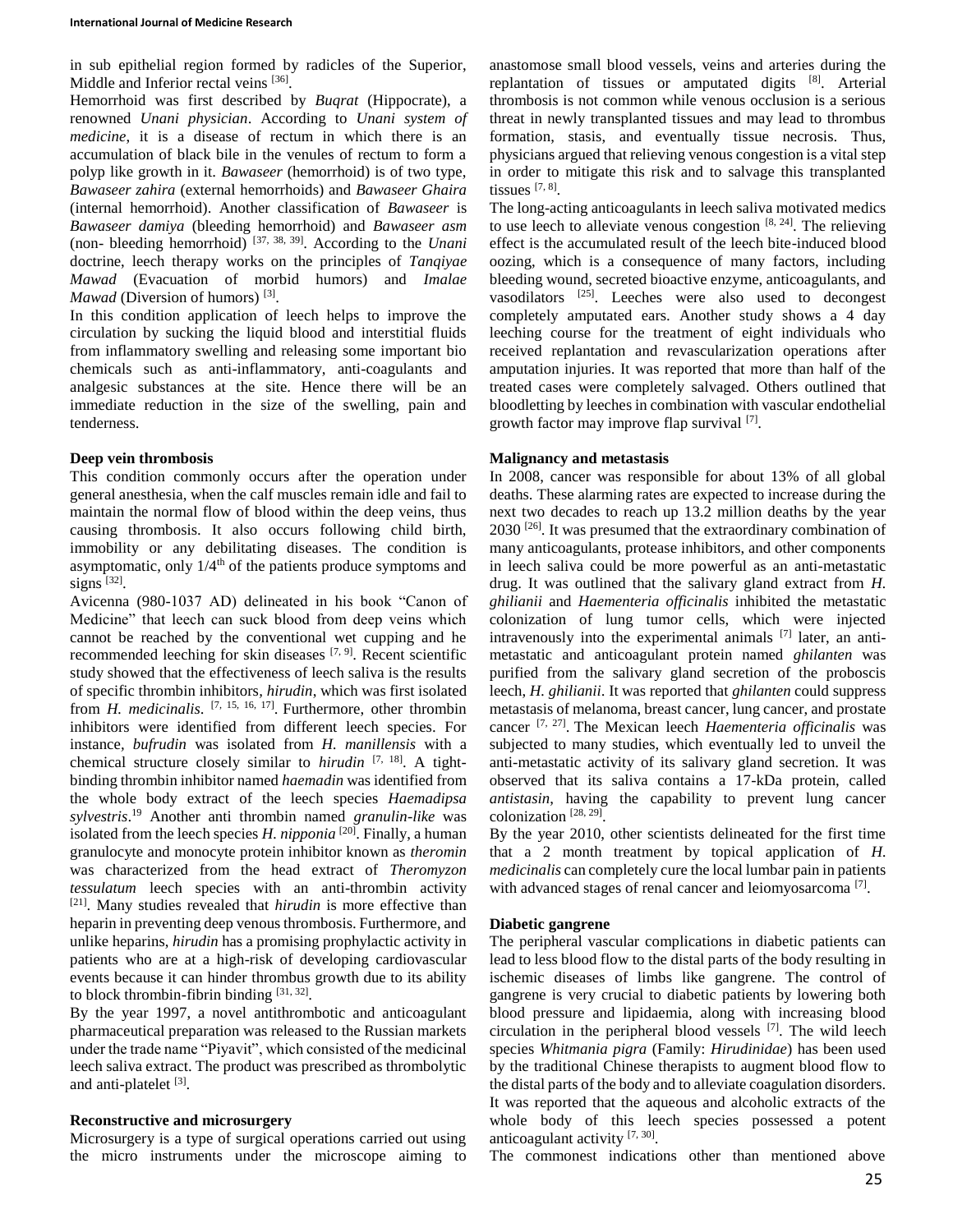are *Jarabul Ajfaan* (Blephritis), *Darde pindali* (Painful Calf muscle), *Malankhoolia* (Mania), *Qooruhe khabisa* (septic wound, non-healing ulcer), *Warm* (inflammation) of organs, *Khanaazeer* (Lymphadenitis), *Warme Tajaweful Anaf* (sinusitis), *Warme halq* (Pharyngitis), *Nawaseer* (Fistula in ano), *Daaul feel* (Elephantiasis), at the biting site of poisonous animals, skin disorders like *Qooba* (Ringworm), *Saa'fa* (*Tineacorporis*), *Namash* (Chloasma), *kalaf* (Warts), *Nar-efarsi* (eczema), *Da-us-sadaf* (psoriasis), *Bars* (Vitiligo), *Wajaul-Mufasil* (Osteoarthritis), hypertension etc. Nowadays use of leeches in *thromboembolic diseases* (coronary artery thrombosis and Ischemic heart diseases), plastic surgery, replantation and other reconstructive surgeries is very famous all over world [3].

#### **Complications of leech therapy**

Infection is the most common complication of leeching and occurs in 2-36% of the patients. Several bacterial strains have been encountered in these infections involving *Aeromonas* spp., *Pseudomonas* spp. and *Vibrio* spp. agent is the Gram-positive rod, *Aeromonas hydrophila*, which can cause pneumonia, mascular necrosis, flap failure and even septicaemia<sup>[3]</sup>. A hydrophila can infect the bite or surrounding skin during feeding, such an infection presents itself as a local abscess. The infection is not reactive to penicillin but to chloramphenicol and amino glycoside. Other complications are allergic reactions such as itching followed by burning and blister formation and ulcerative necrosis due to toxins present in leech saliva have also been reported after leech therapy. Transmission of certain infections from one subject to the other is another probable complication of leech therapy [1].

#### **Conclusion**

To conclude, leeching has been a popular therapeutic practice for a long period of time for a wide range for diseases and it was applied as an unscientific way by classical therapists. Nowadays, leech came back to the contemporary medicine with fewer applications, which has been proven and supported by a large number of scientific studies and case reports. Leech therapy in the field of plastic and reconstructive surgery is expected to be of paramount importance due to the ease of leech application and reduced side-effects. Leech therapy as indicated by *Unani*  physicians can be safely and effectively used to evacuate the blood and morbid humors from deeper structures. On the other hand, surgeons who practice plastic operations consider leeching as a promising remedy, since they observed that the Y-shaped wounds caused by leech bites usually heal without scars or complications Furthermore, modern biochemistry has been able to point out so many substances in the leech saliva as well as their mode of action. On the basis of these findings, it may be suggested that leech therapy can produce better results either single or as an adjuvant with drug therapy in diseases like external hemorrhoids, deep vein thrombosis, atherosclerosis, varicose vein, diabetic gangrene, non-healing ulcers and in various surgical traumatic conditions such as re-attachment of severed extremities, fingers, toes and ears.

### **Reference**

- 1. Itrat M, Zarnigar, Haque N. Historical Aspect of Leech Therapy: A Critical Review. International Journal of Health Science and Research. 20013; 3(7):78-83.
- 2. Tibri R. Firdaus al Hikmat. (Urdu translation by Mohd.

Ahmad Shah Sambhali) Deoband: Faisal publications. 2002, 306.

- 3. Lone AH, Ahmad T, Anwar M, Habib S, Sofi G, Imam H. Leech Therapy-A Holistic approach of treatment in Unani (Greeko-Arab) Medicine. Ancient Science of Life. 2011; 31(1):31-35.
- 4. Jordon EL, Verma PS. Invertebrate zoology. New Delhi: S Chand & Company Ltd. 2002, 564-86.
- 5. Hubal I. Kitabul Mukhtarat Fil Tibb. Urdu translation by CCRUM New Delhi: CCRUM; 2005: 1, 2, 3, 4(81-96):79- 91, 205.
- 6. Jurjani I. Zakheera Khawarzam Shahi. Urdu translation by Khan HH Part 8Lucknow: Munshi Naval Kishore; 1903: 2, 3:(8)(637-51), 225-26.
- 7. Abdualkader AM, Ghawi AM, Alaama M, Merzouk A. Leech Therapeutic Application. IJPS. 2013; 75(2):127-137.
- 8. Knobloch K, Kini RM, Clemetson KJ, Markland FS, McLane MA, Morita T. Leeches in microsurgery - An evidence-based approach. Springer Science: Netherlands. 2011, 735-45.
- 9. Munshi Y, Ara I, Rafique H, Ahmad Z. Leeching in the history - A review. Pak J Biol Sci. 2008; 11:1650-3.
- 10. Upshaw J, O'Leary JP. The medicinal leech: Past and present. Am Surg. 2000; 66:313-4.
- 11. Gasic GJ, Viner ED, Budzynski AZ, Gasic GP. Inhibition of lung tumor colonization by leech salivary gland extracts from *Haementeria ghilianii*. Cancer Res. 1983; 43:1633-5.
- 12. Sina I. Quanoon Fil Tib. Urdu translation by Kantoori GH. New Delhi: Idara Kitab Alshifa. 2007; 2:119-25.
- 13. Ahmad I, Kulliyate Asri. New Delhi: New Public Press. 1983, 34-83.
- 14. Majusi AIA. Kamilus Sana. Urdu translation by Kantoori GH. New Delhi: Idara Kitabush Shifa. 1889; 2:503-4.
- 15. Haycraft JB. On the action of a secretion obtained from the medicinal leech on the coagulation of the blood. Proc R Soc Lond. 1883; 36:478-87.
- 16. Markwardt F. Hirudin as an inhibitor of thrombin. Methods Enzymol.1970; 19:924-32.
- 17. Conforti ML, Connor NP, Heisey DM, Vanderby R, Kunz D, Hartig GK. Development of a mechanical device to replace medicinal leech (*Hirudo medicinalis*) for treatment of venous congestion. J Rehabil Res Dev. 2002; 39:497- 504.
- 18. Electricwala A, Sawyer RT, Jones CP, Atkinson T. Isolation of thrombin inhibitor from the leech *Hirudinaria manillensis*. Blood Coagulation Fibrinolysis.1991; 2:83-9.
- 19. Strube KH, Kröger B, Bialojan S, Otte M, Dodt J. Isolation. sequence analysis, and cloning of haemadin. An anticoagulant peptide from the Indian leech. J Biol Chem. 1993; 268:8590-5.
- 20. Hong SJ, Kang KW. Purification of granulin-like polypeptide from the blood-sucking leech, *Hirudo nipponia*. Protein Expr Purif. 1999; 16:340-6.
- 21. Salzet M, Chopin V, Baert J, Matias I, Malecha J. Theromin. A novel leech thrombin inhibitor. J Biol Chem. 2000; 275:30774-80.
- 22. Corral-Rodríguez MA, Macedo-Ribeiro S, Pereira PJ, Fuentes-Prior P. Leech-derived thrombin inhibitors. From structures to mechanisms to clinical applications. J Med Chem. 2010; 53:3847-61.
- 23. Markwardt F. Historical perspective of the development of